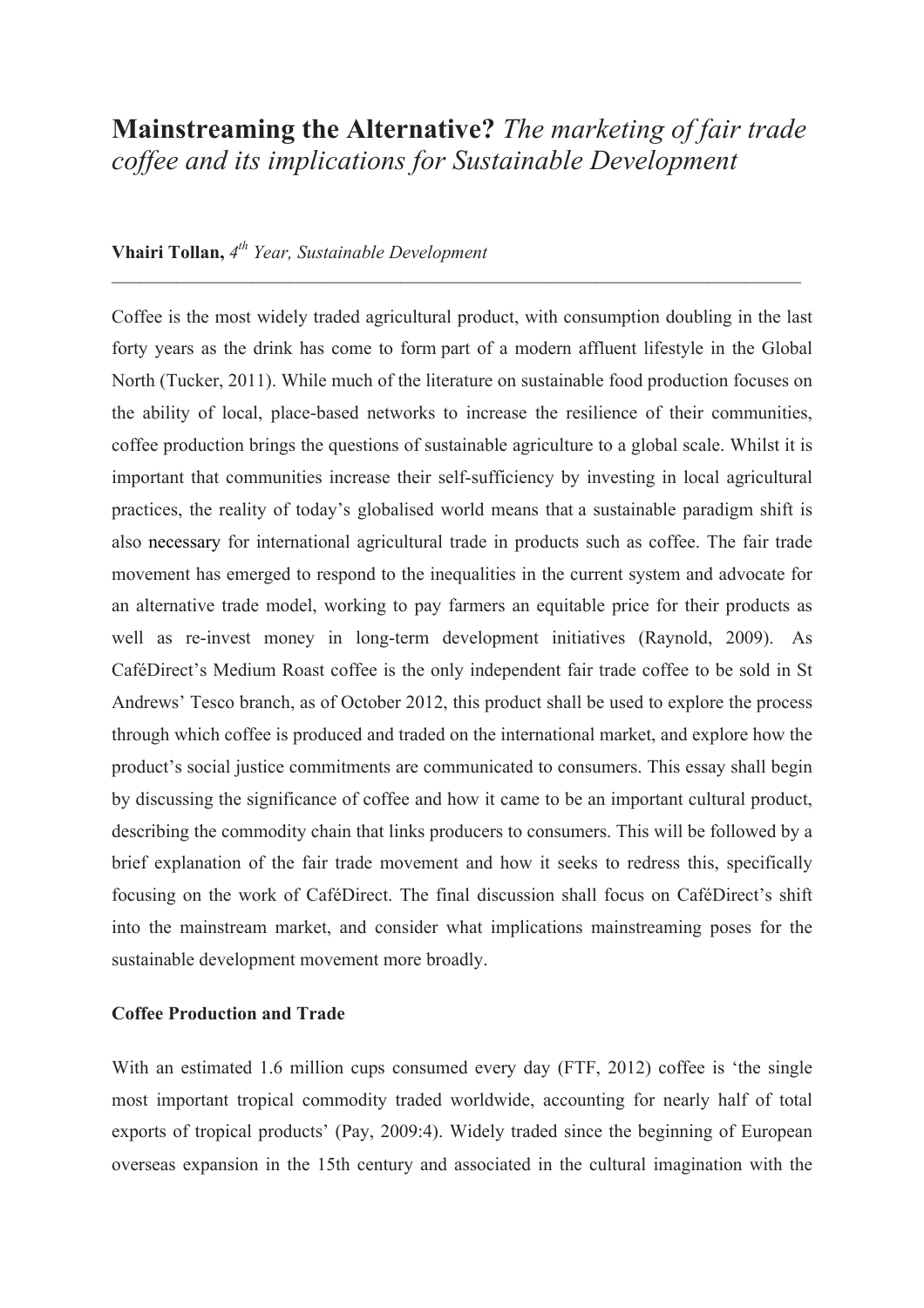coffee-houses of the Enlightenment and energy of the Industrial Revolution, coffee is not simply a beverage but a signifier of a Western lifestyle that values sophistication, intellectualism and productivity (Tucker, 2011). Early trade in coffee was deeply embedded in the unequal core-periphery power dynamics of colonialism, the legacy of which is still evident today in the continued presence of popular brands, such as Kenco (a truncation of the British Empire's Kenyan Coffee Company) and the Dutch Douwe Egberts (*ibid.*). Coffee is therefore a commodity that has always embodied the larger forces of capitalism, globalisation and social inequality.

Today, coffee production provides a livelihood for 25 million smallholders, with a further 100 million involved in processing and sales (Consumers International, 2005). As coffee can only be grown in non-arid, frost-free regions, production is exclusively located in the Global South with coffee being a key export of many developing countries (*ibid.*). Despite being located in regions of high biodiversity, coffee has been less of a concern for environmentalists than other cash crops; traditionally farms have been small-holdings smaller than ten hectares in size, where traditional shade-planting techniques protect soil and undergrowth from the sun, providing a habitat for wildlife (*ibid.*).

Coffee's sustainability comes into question most in regards to the commodity chain, as it is through the trading process that issues of social justice and equity are raised. As little as one third of the coffee is consumed in producer countries while the vast majority is exported to the large consumer markets of the European Union, United States and, increasingly, Japan. Producer countries are arguably limited to participating in the first links of the commodity chain: producing the raw material for export. It is in the markets of the North that coffee is processed, roasted and retailed, and this is where the bulk of the profits are retained. Currently, the mainstream coffee commodity chain is complex, and multiple intermediary actors serve to distance the producers of coffee from northern consumers.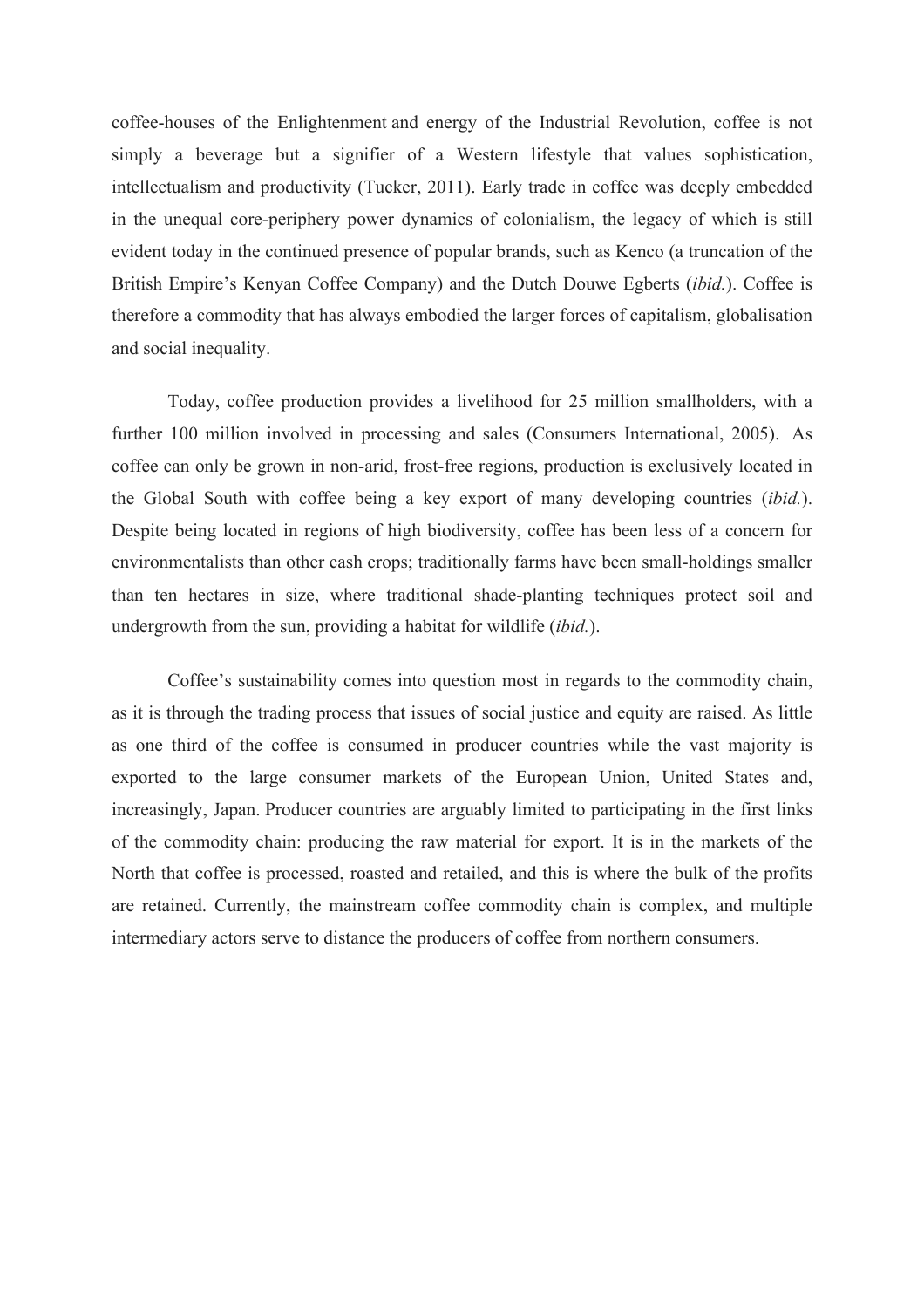

**Figure 1. Simplified coffee commodity chain**

Despite being continuously popular among Western consumers, coffee prices on the global market are extremely volatile (FTF, 2012). In the past five years alone, coffee prices plummeted in 2008 to 110 cents/lb then soared to a peak of 306 cents/lb in May 2011, a thirty-four year high, but almost immediately fell to a low of 230 cents/lb in October of 2011. As the large producer Brazil is expected to have a good harvest in 2013, prices have remained low until the present (FTF, 2012). For small coffee producers, these dramatic price fluctuations lead to great insecurity. Due to the specific climate conditions of coffee growing it is difficult for farmers to diversify into other crops, and as the price of basic food staples and agricultural inputs continue to rise, many farmers are abandoning their small-holdings,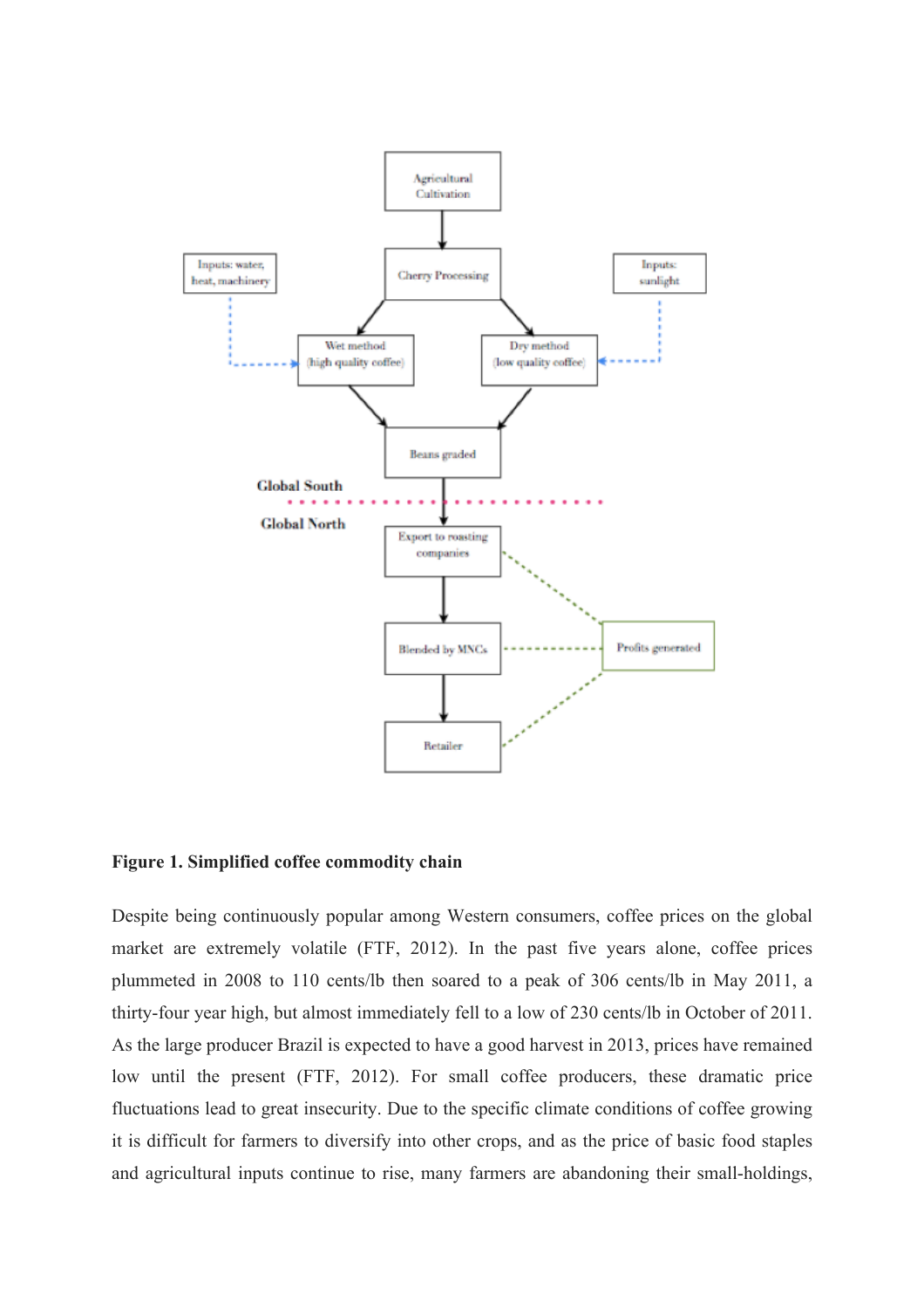adding to trends of rural-urban migration (*ibid.*). By contrast, multi-national corporations (MNCs) involved in the processing and sale of coffee in the North have continued to profit and grow during this period. 'The global coffee market, including fresh and instant, was worth \$70.86 billion in 2011' and the UK coffee market alone was estimated at £831 million (FTF, 2012:10). These profits are controlled by five key MNCs (Kraft, Nestle, Proctor & Gamble, Sara Lee, and Tchibo) who lay claim over half the global coffee market; Kraft, Nestle and Douwe Egberts control 70% of the UK retail coffee market (*ibid.*).

Coffee prices have not always been subject to such great volatility. In 1962, as decolonisation dissolved traditional colonial trading links, the International Coffee Agreement (ICA) established quotas for producing countries to ensure coffee prices would not fluctuate (Davies et al., 2010). In 1989, however, the ICA fell apart as the coffee trade became encapsulated in the broader shift to neoliberalism in the late 1980s, with the introduction of IMF and World Bank structural adjustment programmes in producer countries. This triggered an international coffee crisis as prices were driven to historically low levels. Since 1989, coffee prices have been determined by the five main coffee roasting MNCs and have fluctuated wildly (*ibid.*).

#### **The Rise of Fairtrade and CaféDirect**

Fair trade was established as an alternative to this unsustainable trading paradigm that followed the 1989 crisis. While there is no single linear history of the fair trade movement, its origins lie in various evangelical and political solidarity movements in the post-war era (Low and Davenport, 2005). From 1950-70, fair trade focused on craft products supplied by alternative trading organisations (ATOs) and retailed in World Shops across Europe. ATOs aimed to create more direct trading relationships between the North and South. By the 1980s, various fair trade retailers realised that to continue to be viable the fair trade products would have to be made available in mainstream stores to capture a larger market share. This move entailed not only a shift away from low quality craft products to high quality food, but also a centralisation of fair trade standards. National fair trade labels were established across Europe, with a number of charities co-founding the UK's Fairtrade Foundation in 1991 to award fair trade certification to products (Davies et al., 2010). This allowed for a coordinated fair trade movement to enter mainstream markets, as the movement gradually shifted away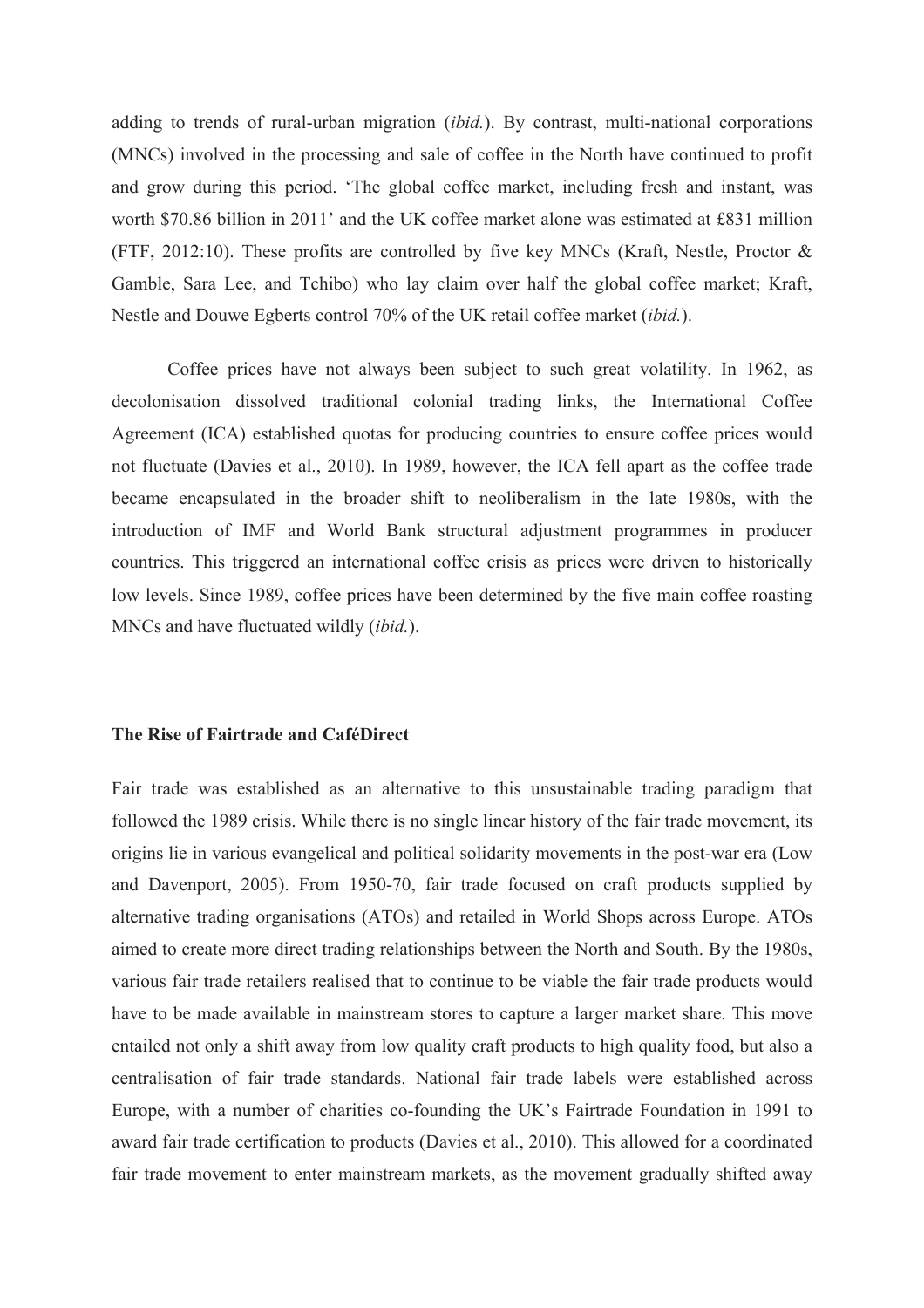from its solidarity roots to capture a growing number of ethical consumers (Wilkinson, 2007).

CaféDirect was established in 1991 as a response to the coffee crisis of 1989. Although the Fairtrade Foundation Label had not been created at that time, the company based its business model on the principles of fair trade. Jointly founded by Oxfam, Traidcraft, Equal Exchange and Twin Trading, who had realised that collectively they could capture a bigger market share, CaféDirect was thus established specifically to bring fair trade coffee to mainstream consumers for the first time (Davies et al., 2010). Initially supported and sold in traditional ATO and world shops, CaféDirect entered the mainstream in 1993 when it began to be stocked by Safeway supermarkets in Scotland, and by 1996 it was available in most UK supermarkets. (Wright, 2004). CaféDirect is now the fifth largest coffee brand in the UK and unlike many other brands its portfolio has remained 100% fair trade (Davies et al., 2010).

For CaféDirect to gain Fairtrade certification, growers must organise themselves into democratic cooperatives and maintain certain environmental standards (Raynolds, 2009). Processing and retailing companies must provide cooperatives with long-term contracts and offer advanced payment of up to 60%. In addition, fair trade sets a minimum price of \$1.40 per pound for arabica coffee plus an additional premium of \$0.10 per pound for development programmes and \$0.20 for organic coffee (FTF, 2012). In this way, fair trade provides stability for small farmers, the increased price allowing for diversification into other areas of work as well as providing wider community improvements in education, health and housing (Raynolds et al, 2004). The long-term trading partnership is arguably of more importance to farmers than the increased fair trade price (*ibid.).* However, there are many criticisms of the fair trade model: there are problems with regulating the governance in cooperatives; fair trade standards themselves become barriers for the most marginalised producers; farmers remain unaware of the wider trading system of which they are a part; and that fair trade prices may act as little more than subsidies (Giovannucci and Ponte, 2005; Taylor et al, 2005; Mohan, 2010). It is beyond the scope of this paper to explore these issues in depth, but one issue that is particularly relevant to CaféDirect, and the wider sustainable development movement, is that of its incorporation into mainstream markets.

**Mainstreaming the Alternative?**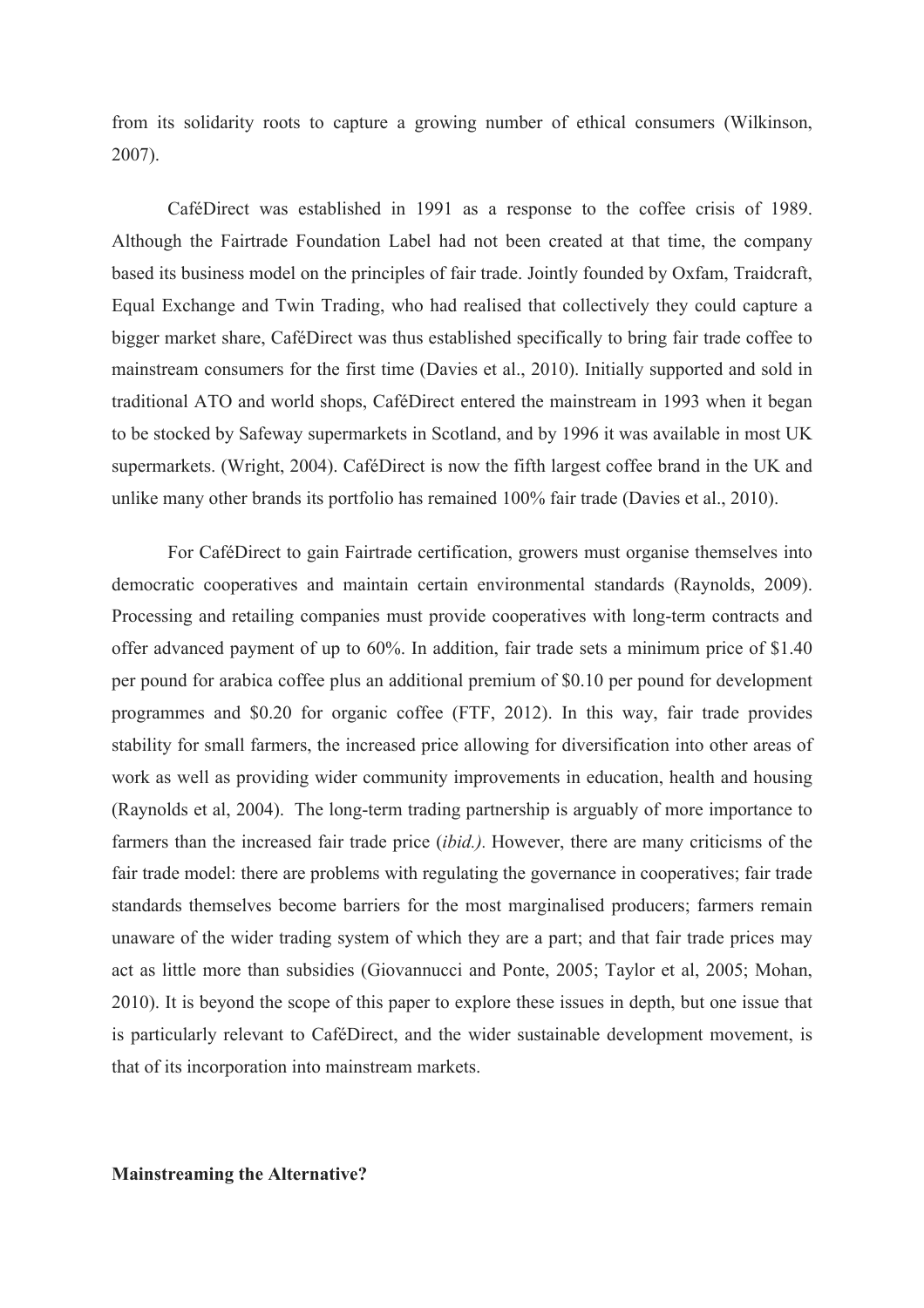By having a business model that embodies the principles of fair trade, CaféDirect coffee presents an alternative to the prevailing model of international trade and agricultural production. Fair trade works to re-embed commodity chains in a framework of social and ecological responsibility. Rather than build trade around 'abstract market principles' (Raynolds, 2009:298) that distance and obscure the livelihoods and environments of agricultural workers in the South, CaféDirect aimed to make this knowledge transparent to the consumer at the point of sale. However, as fair trade has been increasingly co-opted by MNCs, such as Nestle, the alternative fair trade products available to the consumer have become diluted. The recent mainstreaming of the movement means that what was once seen as a paradigm shift is increasingly being subsumed as a facet of corporate social responsibility (Wilkinson, 2007). As CaféDirect, and the wider fair trade movement, seeks to present itself as a mainstream brand, the discourse around its products has shifted from 'alternative' to 'fair' (Low and Davenport, 2006).

This mainstreaming is evident in the advertising of CaféDirect coffee. Originally, packaging focused on presenting photographs of coffee producers and the intensive labour of growing coffee, but over the past decade the images presented to the consumer have shifted along with this wider change in fair trade discourse. Wright (2004) charts the shift of CaféDirect advertising and packaging from a farmer-centric vision, to a focus on a series of decontextualised landscapes where coffee is grown. As a result the focus of CaféDirect messaging has shifted from presenting solidarity with producers, directly challenging consumers to consider issues of social justice at the point of sale, to commoditising those very images to enhance the perceived quality of the coffee. The farmers and landscapes are no longer visual representations of the reality of coffee production, but, rather, are part of a 'feel good factor' that the consumer can buy into without necessarily engaging in a broader dialogue about social justice.

Part of the reason for this shift from ethics to quality may be that consumption requires a suppression of the knowledge of where our food comes from (Billig, 1999). For CaféDirect to win repeat customers it had to go beyond focusing on the realities of agricultural labour, but market its coffee in a way that would empower the consumer. As a result, the farmer testimonials have been removed from CaféDirect packaging and instead are featured on the company's website (CaféDirect, 2012). Though the new online resources provide more in-depth information about coffee production and labour than was available on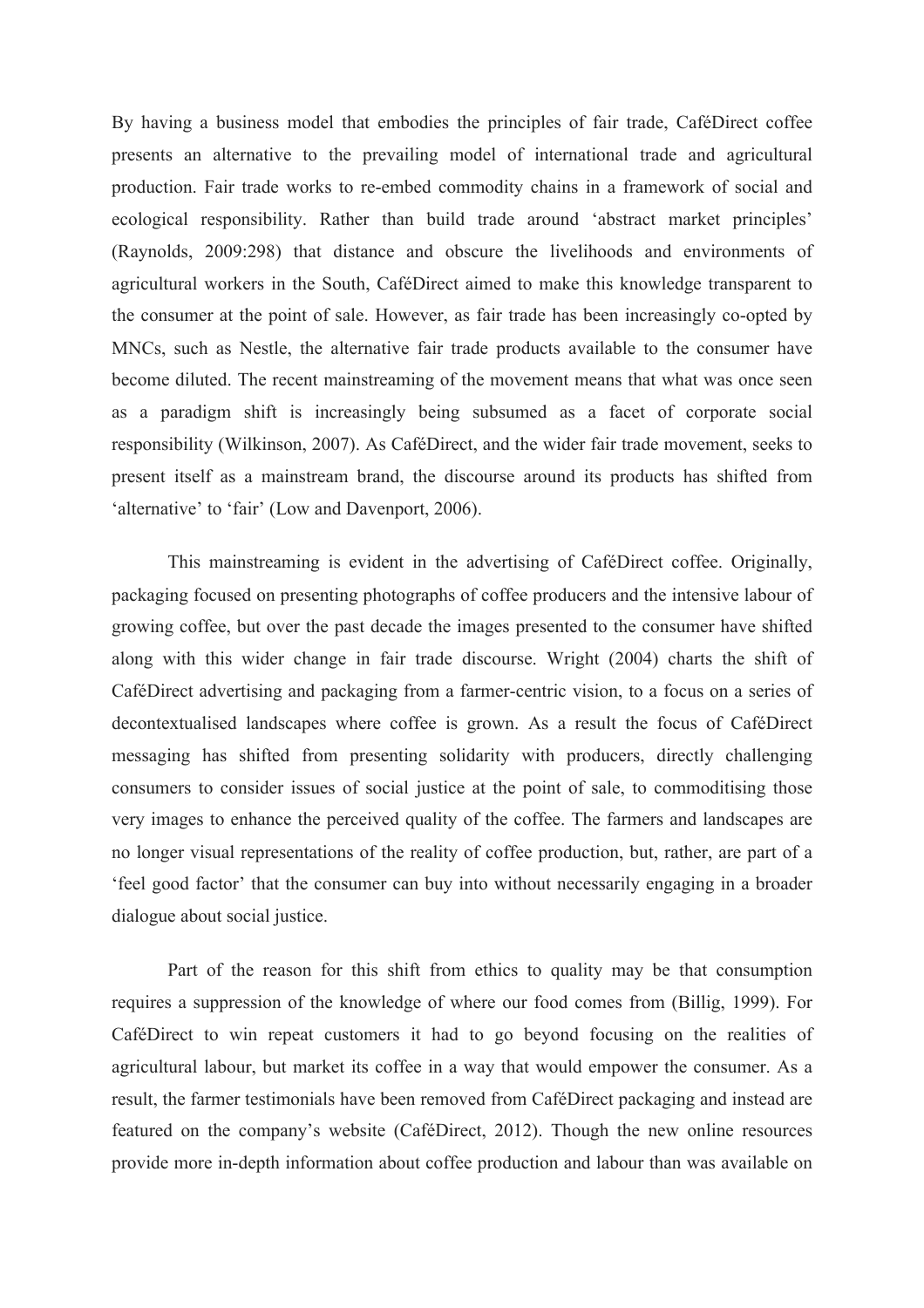packaging, Goodman et al see this as merely 'clicktivism' (2012:208) with the fair trade message being communicated only to those with motivation and means to access online media. Furthermore, this one-way relay of knowledge about producer to consumers reinforces a north-south dualism, where the plight of southern producers can only be remedied by the benevolent actions of those in the north (Goodman, et al 2012). It could be argued that the removal of images from packaging is a success for fair trade, as the powerful messaging that was needed at the movement's beginnings can now be simply encapsulated in the Fairtrade Foundation's logo, with the consumer recognising it as symbol for ethical production without needing the explicit visuals (*ibid.*). However, this means that there is no context for the presence of CaféDirect coffee in the supermarket and demonstrates a failure to communicate the socially embedded nature of coffee production that fair trade strives to advance.

It is not only in the marketing of CaféDirect that mainstreaming is evident, but also the increasing prevalence of fair trade, and other ethically-labelled coffees in mainstream supermarkets. Trudel and Cotte (2009) showed that MNCs will receive a reputation and sales boost if they retail a small number of fair trade products, without ever have to redefine their business model to be more ethical. As a result, fair trade principles become an add-on to already popular coffee brands, rather than an altogether new way of producing coffee. In being used by conventional coffee producers for a 'halo effect' (*ibid.*), and by being sold in supermarkets, the extent to which fair trade can be continued to be seen as redefining the conventional trade paradigm remains questionable.

These problems with mainstreaming faced by companies like CaféDirect and the fair trade movement are can also be found in the broader movement of sustainable development. Like fair trade, sustainable development is committed to redefining the conventions on how we live our life, encouraging a holistic approach that considers social and environmental justice in addition to conventional economic concerns (Blewitt, 2008). In this way, sustainable development, like fair trade, can be seen as requiring a shift to an alternative paradigm. As the sustainable development movement has entered more fully into the mainstream, for example its incorporation into the new planning policy in England and Wales (BBC, 2012), it has risked dilution of its principles. It has been argued that mainstream approaches to sustainability issues will not provide the more radical paradigm shift needed to encourage truly sustainable behaviour (Seyfang, 2009)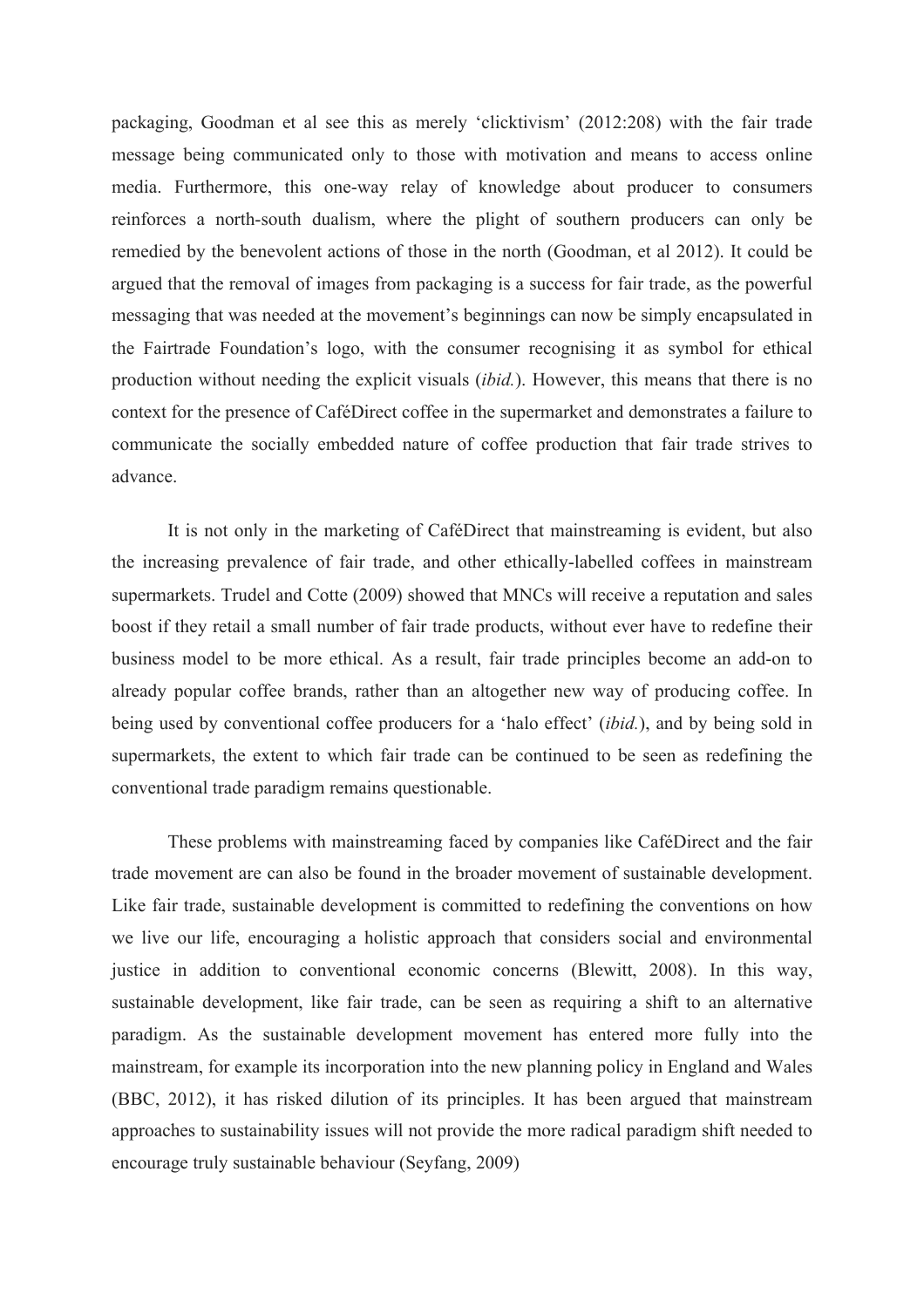For some, this incorporation into the mainstream may be viewed as unavoidable, as the prevailing discourse of neoliberalism and globalisation works to present the current system as inevitable and unimpeachable (Barnett, 2005). However, it has been recognised that this representation fails to acknowledge that there exists spaces, such as those created by fair trade and SD, where 'alternative visions can be articulated and pursued' (Murray and Raynolds, 2000:72). By deconstructing the discourse of capitalism and globalisation, Gibson-Graham (1996) showed that the dominant trading paradigm can be seen as vulnerable and incoherent, and that overlooked alternative forms of collective-action have occurred alongside the neoliberal ascendancy. A pluralistic view of trade, therefore, allows us to envision the continued success of models motivated by concerns about sustainability and ethics, without being subsumed in to the prevailing global agenda (Barnett, 2005). If this is kept in mind, the possibility of a radical alternative paradigm shift may be seen as possible. By mainstreaming, fair trade and SD risk losing these alternative spaces from which to challenge the dominant agricultural trading system. These movements are thus presented with the difficult choice of either working within existing agricultural systems while improving the sustainability of certain aspects of production, or to design paradigmatically alternative food production networks existing outside of traditional commodity chains (Pieterse, 1998; Winne, 2008).

In conclusion, coffee is representative of the social justice issues of international agricultural production. The fair trade movement has emerged as an alternative to the dominant trading model, and seeks to reconnect coffee consumers to farmers in the global south. The fair trade company CaféDirect has enjoyed much success with the launch of a range of coffees, but as it has gained a larger presence in the mainstream it has faced criticism for diluting its alternative message in favour of conventional marketing practices. As more mainstream coffee brands adopt fair trade labelling, without their business models undergoing a significant paradigm shift, the extent to which fair trade provides a truly sustainable alternative has been questioned. Proponents of sustainable development must begin to ask the same questions that fair trade has faced if sustainability is to continue to pursue a truly alternative future, rather than being reduced to a keyword aiding hegemonic social norms.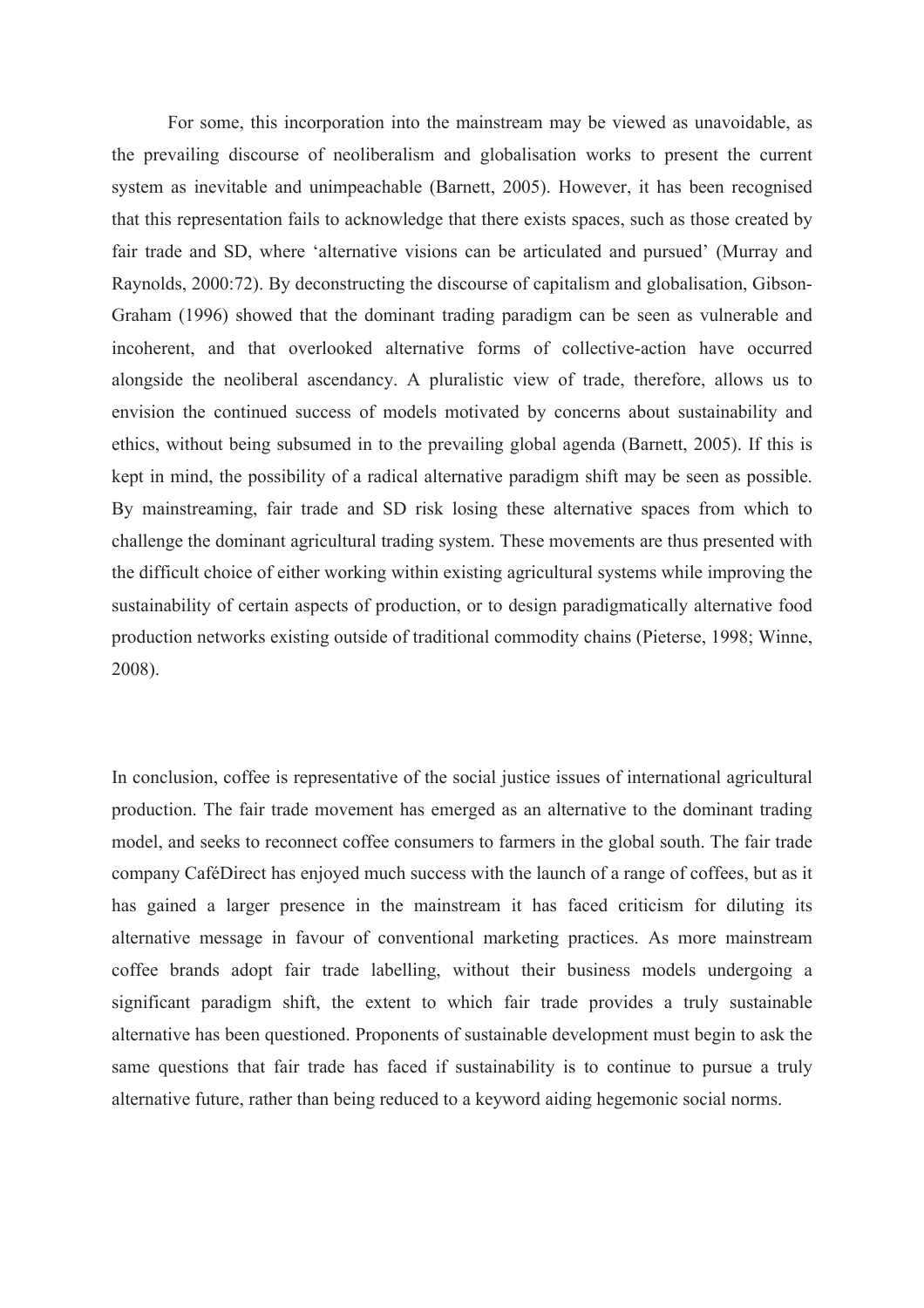#### **References**

Barnett, C. (2005) The consolations of 'neoliberalism'. *Geoforum*, 36, pp.7-12.

- BBC (2012) 'Critics can get behind new planning rules, says Eric Pickles'. *BBC*, [online] 27 March 2012. Available at: <http://www.bbc.co.uk/news/uk-politics-17514730> [Accessed 9 November 2012].
- Billig, M. (1999) Commodity Fetishism and Repression: Reflections on Marx, Freud and the Psychology of Consumer Capitalism. *Theory & Psychology*, 9(3), pp. 313-329.

Blewitt, J. (2008) *Understanding Sustainable Development.* London: Earthscan.

CaféDirect (2012) 'Meet the Growers'. CaféDirect, [online] 2011. Available at:

<http://www.cafedirect.co.uk/meet-the-growers/> [Accessed 9 November 2012].

- Consumers International (2005) *From Bean to Cup: how consumer choice impacts upon coffee producers and the environment* [pdf] Available at:
- <http://www.consumersinternational.org/news-and-media/publications/from-bean-to-cuphow-consumer-choice-impacts-upon-coffee-producers-and-theenvironment>[Accessed 9 November 2012].
- Davies, I.A., Doherty, B., and Knox, S. (2010) The Rise and Stall of a Fair Trade Pioneer: The CaféDirect Story. *Journal of Business Ethics*, 92, pp. 127-147.

FTF (Fairtrade Foundation) (2012) *Fair Trade and Coffee* [pdf]. Available at:

- <http://www.fairtrade.org.uk/includes/documents/cm\_docs/2012/F/ FT\_Coffee\_Report\_May2012.pdf> [Accessed 9 November 2012].
- Gibson-Graham, J.K. (1996) *The End of Capitalism (as we knew it): a feminist critique of political economy.* Oxford: Balckwell Publishers.
- Giovannucci, D. and Ponte, S. (2005) Standards as a new form of social contract? Sustainability initiatives in the coffee industry. *Food Policy*, 30(3), pp. 284- 301.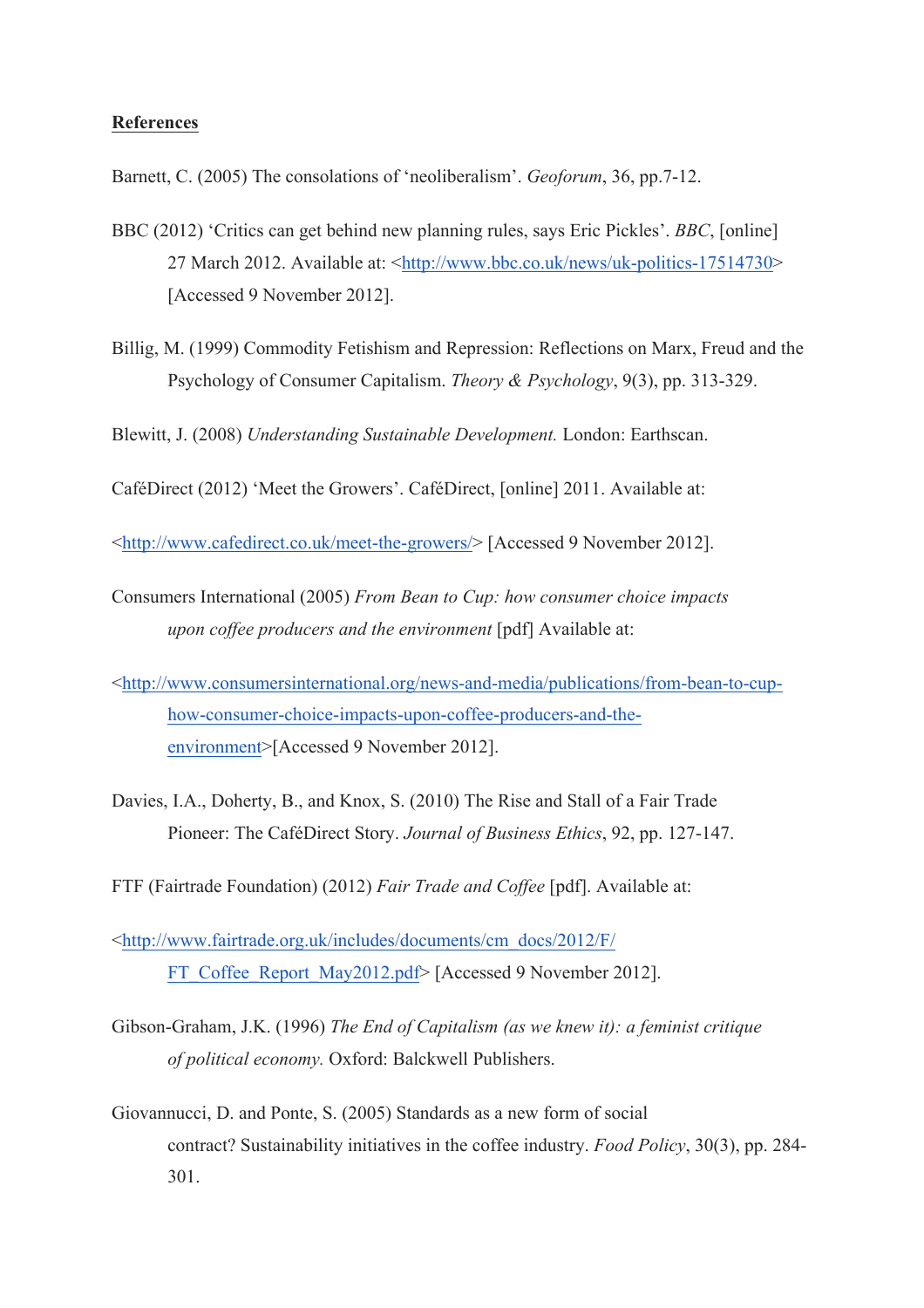- Goodman, D., DuPuis, M.E., and Goodman, M.K. (2012) *Alternative Food Networks: Knowledge, Practice, and Politics.* Abingdon: Routledge.
- Low, W. and Davenport, E. (2005) Postcards from the Edge: maintaining the 'alternative' character of fair trade. *Sustainable Development*, 13 (3), pp. 143-153.
- Low, W. and Davenport, E. (2006) Mainstreaming fair trade: adoption, assimilation, appropriation. *Journal of Strategic Marketing,* 14(4), pp. 315-327.
- Mohan, S. (2010) *Fair Trade Without the Froth: A dispassionate economic analysis of 'fair trade'*. London: The Institute of Economic Affairs.
- Murray, D. and Raynolds, L.T. (2000) Alternative Trade in Bananas: Obstacles and opportunities for progressive social change in the global economy. *Agriculture and Human Values*, 17(1), pp. 65-74.
- Pay, E. (2009) *The Market for Organic and Fair-Trade Coffee (FAO)* [pdf]. Available at: <http://www.fao.org/fileadmin/templates/organicexports/docs/Market\_Organic\_FT \_Coffee.pdf> [Accessed 9 November 2012].
- Pieterse, J.N. (1998) My Paradigm or Yours? Alternative Development, Post-Development, Reflexive Development. *Development and Change,* 29, pp. 343-373.
- Raynolds, L.T., Murray, D., and Taylor, P.L. (2004) Fair trade coffee: building producer capacity via global networks. *Journal of International Development*, 16(8), pp. 1109-1121.
- Raynolds, L.T. (2009) Mainstreaming Fair Trade Coffee: From Partnership to Traceability. *World Development,* 37(6), pp. 1083-1093.
- Seyfang, G. (2009) *The New Economics of Sustainable Consumption.* Hampshire: Palgrave MacMillan.
- Taylor, P.L., Murray, D., and Raynolds, L.T. (2005) Keeping Trade Fair: governance challenges in the fair trade coffee initiative. *Sustainable Development*, 13(3), pp. 199-208.